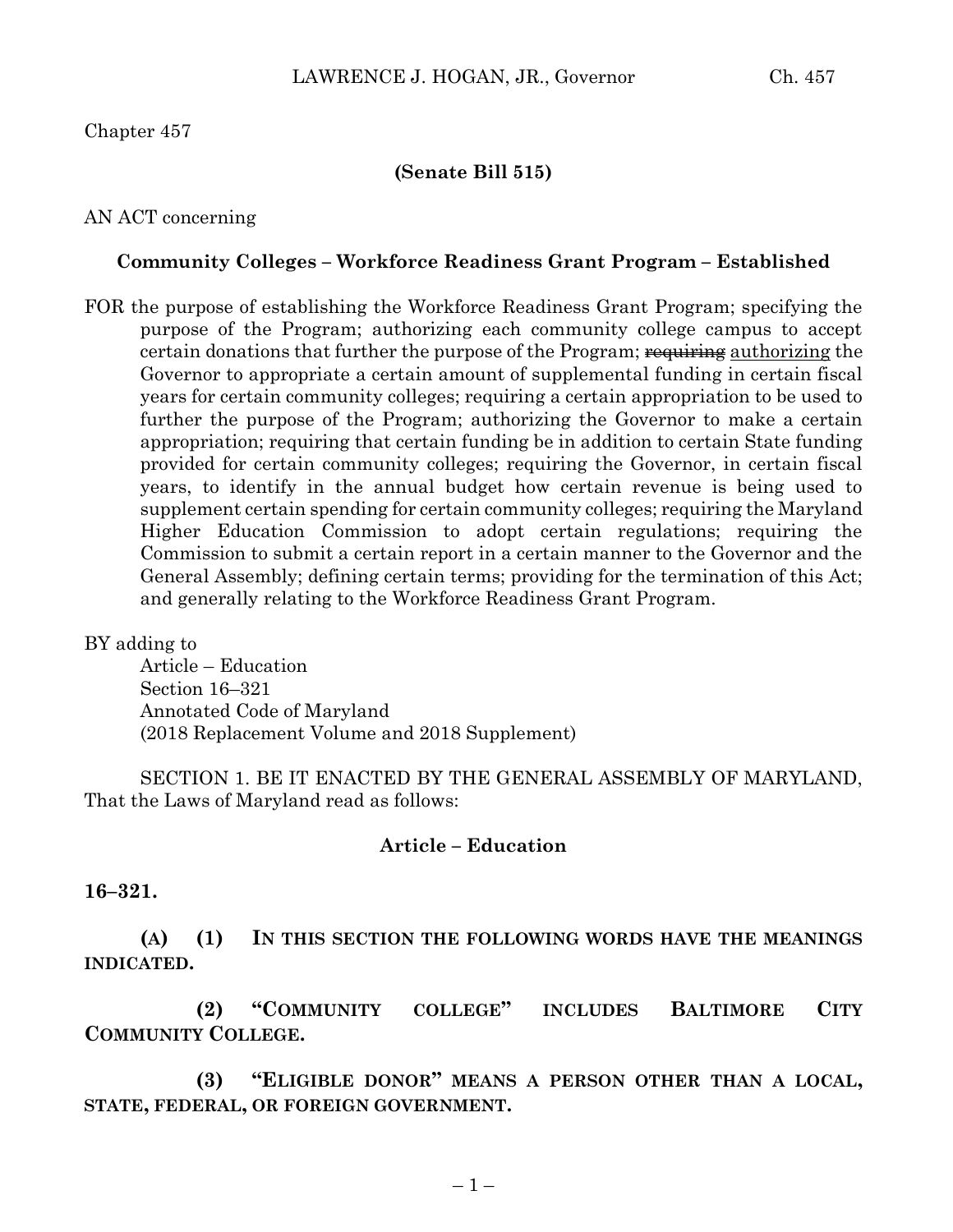**(4) "PROGRAM" MEANS THE WORKFORCE READINESS GRANT PROGRAM.**

**(B) THERE IS A WORKFORCE READINESS GRANT PROGRAM.**

**(C) THE PURPOSE OF THE PROGRAM IS TO PROVIDE MATCHING GRANTS TO A COMMUNITY COLLEGE TO IMPROVE THE COMMUNITY COLLEGE'S TECHNOLOGY.**

**(D) EACH COMMUNITY COLLEGE CAMPUS MAY ACCEPT DONATIONS FROM ELIGIBLE DONORS THAT FURTHER THE PURPOSE OF THE PROGRAM.**

**(E) (1) (I) IN FISCAL YEAR 2022, THE GOVERNOR SHALL MAY INCLUDE IN THE STATE BUDGET FOR EACH COMMUNITY COLLEGE SUPPLEMENTAL FUNDING IN AN AMOUNT EQUAL TO THE LESSER OF \$250,000 FOR EACH CAMPUS OF EACH COMMUNITY COLLEGE OR THE AMOUNT DONATED UNDER SUBSECTION (D) OF THIS SECTION IN FISCAL YEARS 2020 AND 2021.**

**(II) IN FISCAL YEAR 2024, THE GOVERNOR SHALL MAY INCLUDE IN THE STATE BUDGET FOR EACH COMMUNITY COLLEGE, SUPPLEMENTAL FUNDING EQUAL TO THE LESSER OF \$250,000 FOR EACH CAMPUS OF EACH COMMUNITY COLLEGE OR THE AMOUNT DONATED UNDER SUBSECTION (D) OF THIS SECTION IN FISCAL YEARS 2022 AND 2023.**

**(2) FOR PURPOSES OF CALCULATING THE GOVERNOR'S APPROPRIATION UNDER THIS SUBSECTION, AN AMOUNT DONATED BY AN ELIGIBLE DONOR MAY BE COUNTED ONLY FOR THE FISCAL YEAR IN WHICH IT WAS PLEDGED.**

**(3) THE GOVERNOR'S APPROPRIATION SHALL BE USED TO FURTHER THE PURPOSE OF THE PROGRAM.**

**(4) THE SUPPLEMENTAL FUNDING REQUIRED AUTHORIZED UNDER THIS SUBSECTION SHALL BE IS IN ADDITION TO THE STATE FUNDING PROVIDED TO EACH COMMUNITY COLLEGE UNDER § 16–305 OF THIS SUBTITLE OR SUBTITLE 5 OF THIS TITLE.**

**(5) FOR FISCAL YEARS 2022 AND 2024, THE GOVERNOR SHALL IDENTIFY IN THE ANNUAL BUDGET HOW THE REVENUE REQUIRED AUTHORIZED UNDER THIS SUBSECTION IS BEING USED TO SUPPLEMENT AND NOT SUPPLANT THE APPROPRIATION FOR EACH COMMUNITY COLLEGE.**

**(F) THE COMMISSION SHALL ADOPT REGULATIONS TO IMPLEMENT THE PROGRAM.**